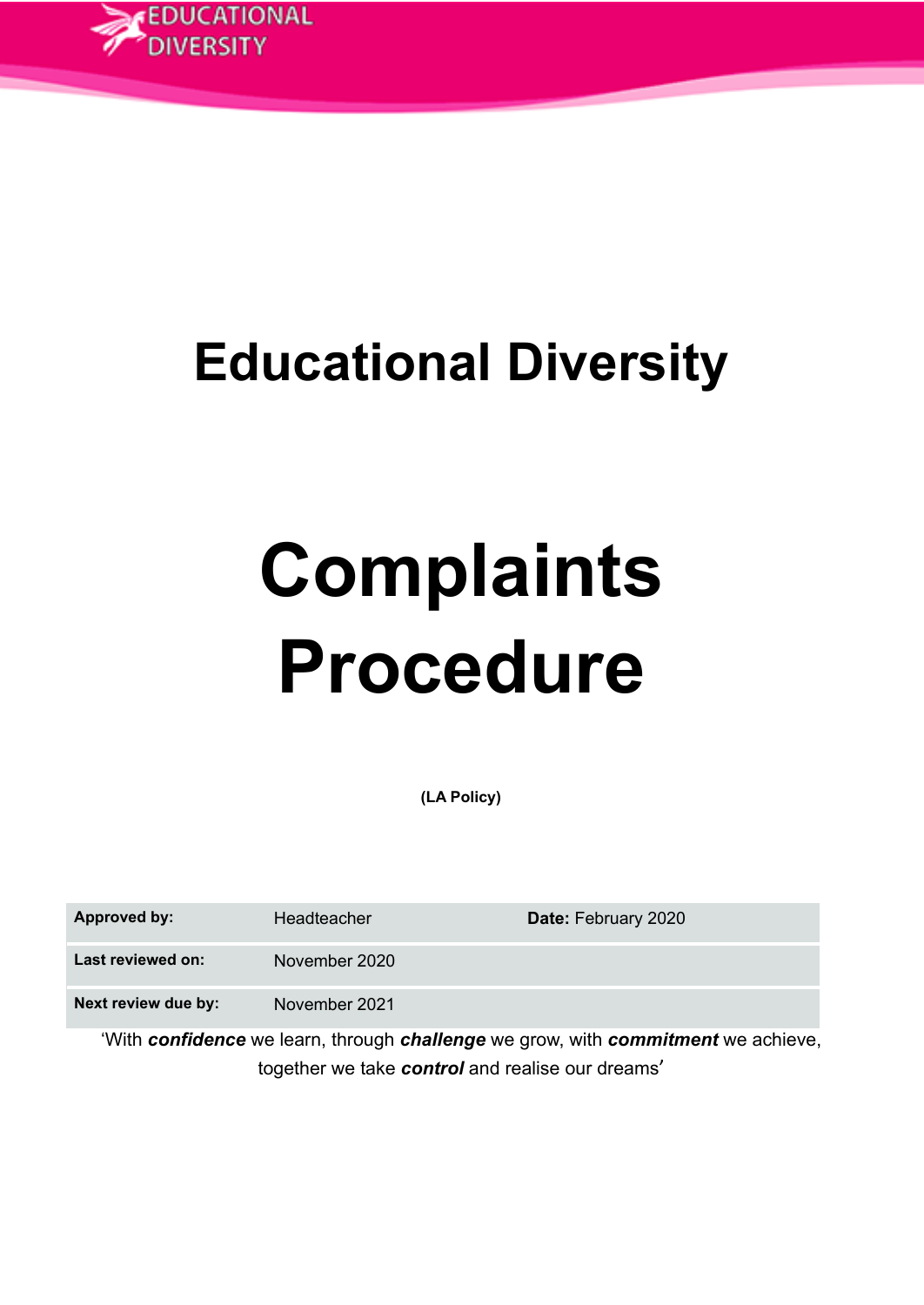|    | <b>Contents</b>                                     | Page No. |
|----|-----------------------------------------------------|----------|
| 1. | <b>Introduction and Scope</b>                       |          |
| 2. | <b>Complaints</b>                                   |          |
| 3. | <b>General Principles</b>                           | 5        |
| 4. | <b>The Complaints Procedure</b>                     | 8        |
| 5. | <b>Further Recourse for Complainants</b>            | 12       |
|    | Appendix 1 - Complaints Flowchart                   | 13       |
|    | <b>Appendix 2 - Roles and Responsibilities</b>      | 14       |
|    | Appendix 3 - Stage 2 Governors Complaints committee | 16       |
|    | Appendix 4 - Complaints Proforma                    | 17       |

| Human Resources, Blackpool Council, Number One, Bickerstaffe Square, Blackpool, FY1 3AH          |                                                                                                  |  |  |  |  |
|--------------------------------------------------------------------------------------------------|--------------------------------------------------------------------------------------------------|--|--|--|--|
| End users of hard copies of this document are responsible for ensuring their copy is up to date. |                                                                                                  |  |  |  |  |
| <b>Issue Date</b>                                                                                | September 2014<br><b>Revision No.</b><br>March 2019<br><b>School Adoption Date</b><br>1 Nov 2020 |  |  |  |  |
| <b>Page 2 of 18</b>                                                                              |                                                                                                  |  |  |  |  |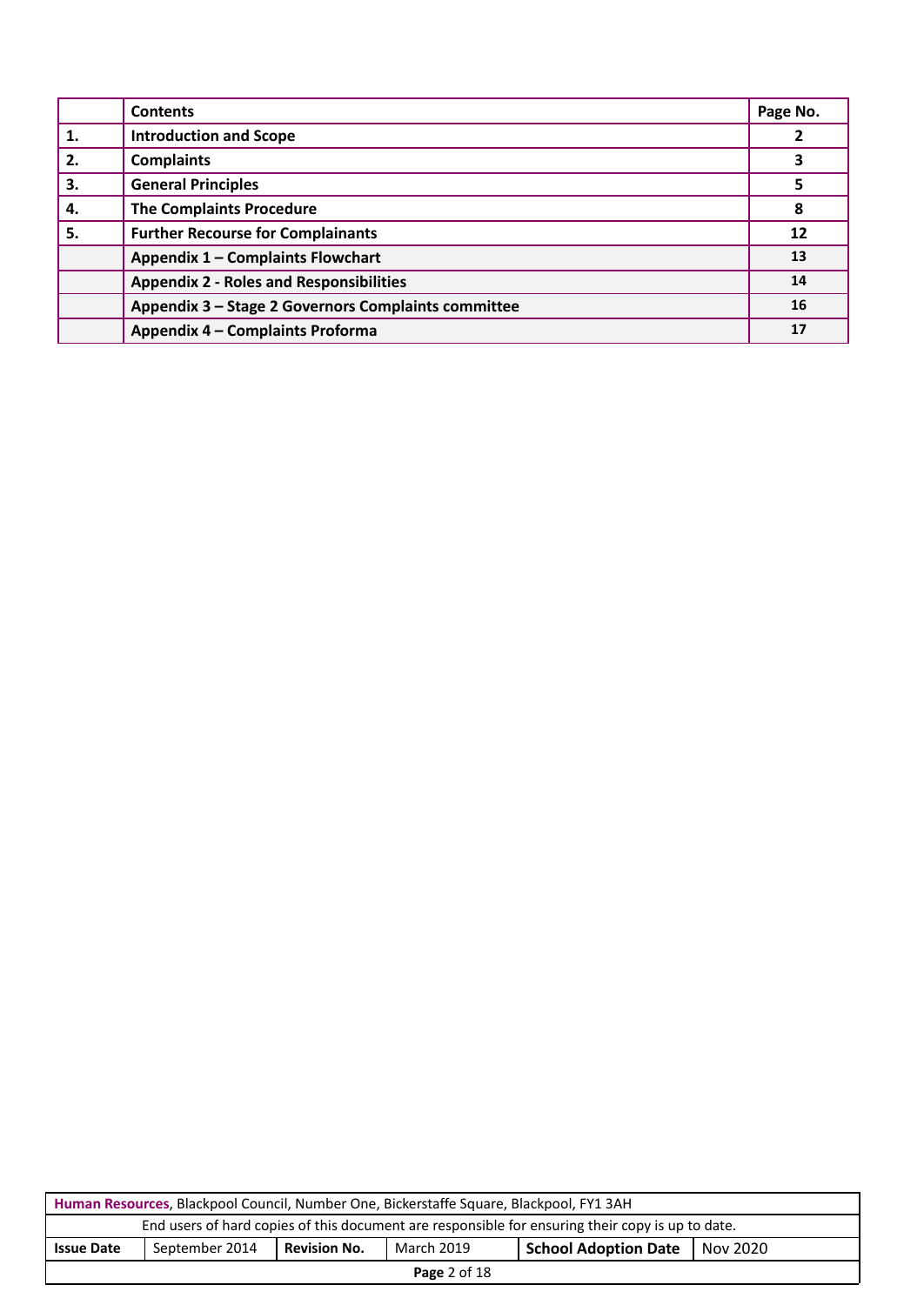# **1.0 INTRODUCTION AND SCOPE**

#### **1.1 Legal Context**

Since 1 September 2003 Governing Bodies of all maintained schools and maintained nursery schools in England were required, under Section 29 of the [Education](http://www.legislation.gov.uk/ukpga/2002/32/contents) Act 2002, summarised in Appendix 1, to have in place a procedure to deal with complaints relating to the School and to any community facilities or services that the School provides. The law also requires the procedure to be publicised.

On 1 September 2010, The Education (Independent School Standards) (England) Regulations 2010 which outline the provisions for complaints within Academies came into force. The handling of Complaints can be seen under Part 7 which makes it clear that it is the responsibility of the proprietor to ensure the welfare of all pupils and set outs the arrangements that a proprietor must have regard to in order to safeguard pupils at the school

The School Standards and Framework Act 1998 provided an additional function of the Governing Body to establish and publish procedures for dealing with complaints relating to the school, other than those covered by legislation and formal procedures elsewhere.

#### **1.2 Scope**

The Policy of the Educational Diversity is to work in partnership with parents and is based on the belief that co-operation and a sense of joint purpose between staff, parents and the School will assist in ensuring open and positive relationships. From time to time, however, parents or members of the public may express concern or make a complaint, either orally or in writing, about the conduct of the Headteacher or an individual member of staff.

This policy cannot be used where there may be a complaint or grievance against members of staff within schools or academies. In cases such as these, there are alternative procedures which can be obtained for consideration via your school administrator.

Anonymous complaints will continue to be considered and an outcome of any findings will be recorded in the schools recording systems. In dealing with complaints, the School will ensure that they are dealt with effectively and with fairness to all parties.

Schools/Academies will have different procedures for complaints or appeals about the curriculum, special educational needs provision, exclusions, and admissions. Disciplinary action, child protection or criminal investigations are also dealt with through separate specific procedures. This document provides advice and guidance on how Schools should respond when an external complaint has been made about the actions of School staff.

A copy of the complaints procedures can be found on the School website.

A written copy may be obtained upon request from the School.

1.3 It is encouraged to resolve any areas of concern(s) informally before the formal process is commenced, however, in some circumstances the seriousness of the complaint could lead to the commencement of this procedure at the formal stage.

| Human Resources, Blackpool Council, Number One, Bickerstaffe Square, Blackpool, FY1 3AH                             |  |  |  |  |  |
|---------------------------------------------------------------------------------------------------------------------|--|--|--|--|--|
| End users of hard copies of this document are responsible for ensuring their copy is up to date.                    |  |  |  |  |  |
| <b>Revision No.</b><br>March 2019<br>September 2014<br><b>Issue Date</b><br><b>School Adoption Date</b><br>Nov 2020 |  |  |  |  |  |
| <b>Page 3 of 18</b>                                                                                                 |  |  |  |  |  |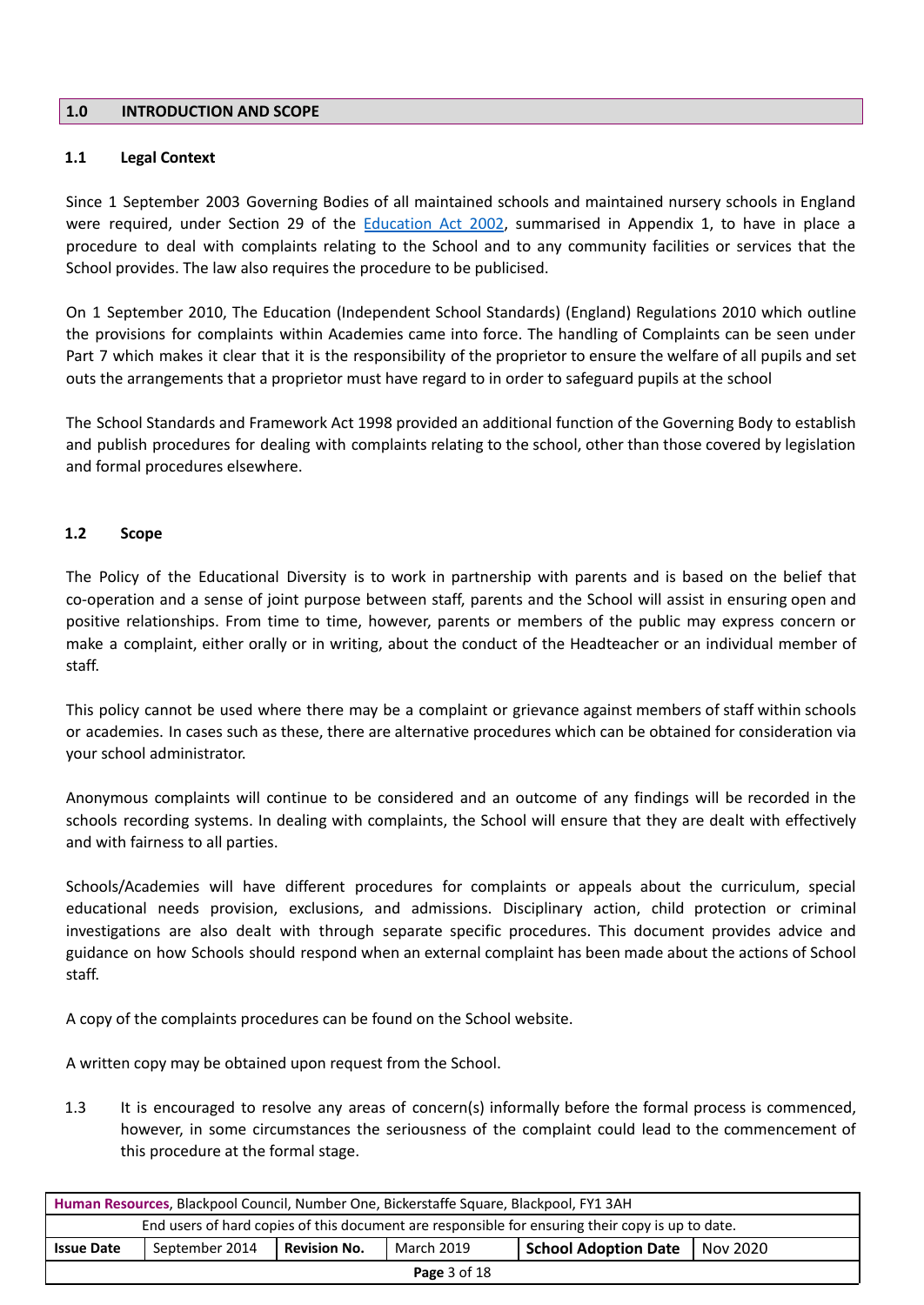1.4 It is recommended that the Management Committee ensures that any third party provider offering community facilities or services through the school premises, or using school facilities, have their own complaints procedures in place

#### **2.0 COMPLAINTS**

#### **2.1 What is a complaint?**

- a. For the purposes of this procedure a complaint is described as an expression of dissatisfaction about the conduct of, actions or lack of action by a member of staff, unacceptable delay in dealing with a matter or unreasonable treatment of a pupil or other person.
- b. A concern, defined as 'an **expression of worry or doubt over an issue considered to be important for which reassurances are sought'.**
- c. A concern, or complaint can be made in person, in writing or by telephone, however if made verbally this will be verified by the complainant and the school
- d. A concern or complaint may also be made by a third party acting on behalf of a complainant, as long as they have evidence to demonstrate that they have the appropriate consent to do so.
- e. This procedure does not cover complaints that are dealt with under other statutory procedures or legislation for which separate arrangements are in place for example those relating to:

| <b>Exceptions</b>                                                                                                                                      | Who to contact                                                                                                                                                                                                                                                                                                                |
|--------------------------------------------------------------------------------------------------------------------------------------------------------|-------------------------------------------------------------------------------------------------------------------------------------------------------------------------------------------------------------------------------------------------------------------------------------------------------------------------------|
| Admissions to schools<br>Statutory Assessments of Special<br><b>Educational Needs</b><br>School re-organisation proposals<br>(maintained schools only) | Concerns about admissions, statutory assessments of<br>Special Education Needs, or school re-organisation<br>proposals should be raised with the Local Authority.                                                                                                                                                             |
| Matters likely to require a Child<br>$\bullet$<br>Protection Investigation                                                                             | Complaints about child protection matters<br>are<br>handled under the schools child protection and<br>safeguarding policies and in accordance with statutory<br>guidance.<br>For serious concerns contact with the Local Authority<br>Designated Officer who has local responsibility for<br>safeguarding may be appropriate. |
| Exclusion of children from school                                                                                                                      | Further information about raising concerns about<br>exclusion<br>found<br>be<br>at:<br>can<br>www.gov.uk/school-discipline-exclusions/exclusions.<br>Complaints about the application of the behaviour<br>policy can be made through the schools complaints<br>procedure.                                                     |
| Whistleblowing<br>$\bullet$                                                                                                                            | The school has an internal whistleblowing procedure<br>for all employees, including temporary staff and<br>contactors.                                                                                                                                                                                                        |

| Human Resources, Blackpool Council, Number One, Bickerstaffe Square, Blackpool, FY1 3AH          |                                                                                                  |  |  |  |  |  |
|--------------------------------------------------------------------------------------------------|--------------------------------------------------------------------------------------------------|--|--|--|--|--|
| End users of hard copies of this document are responsible for ensuring their copy is up to date. |                                                                                                  |  |  |  |  |  |
| <b>Issue Date</b>                                                                                | March 2019<br><b>Revision No.</b><br>September 2014<br><b>School Adoption Date</b><br>  Nov 2020 |  |  |  |  |  |
| Page $4$ of $18$                                                                                 |                                                                                                  |  |  |  |  |  |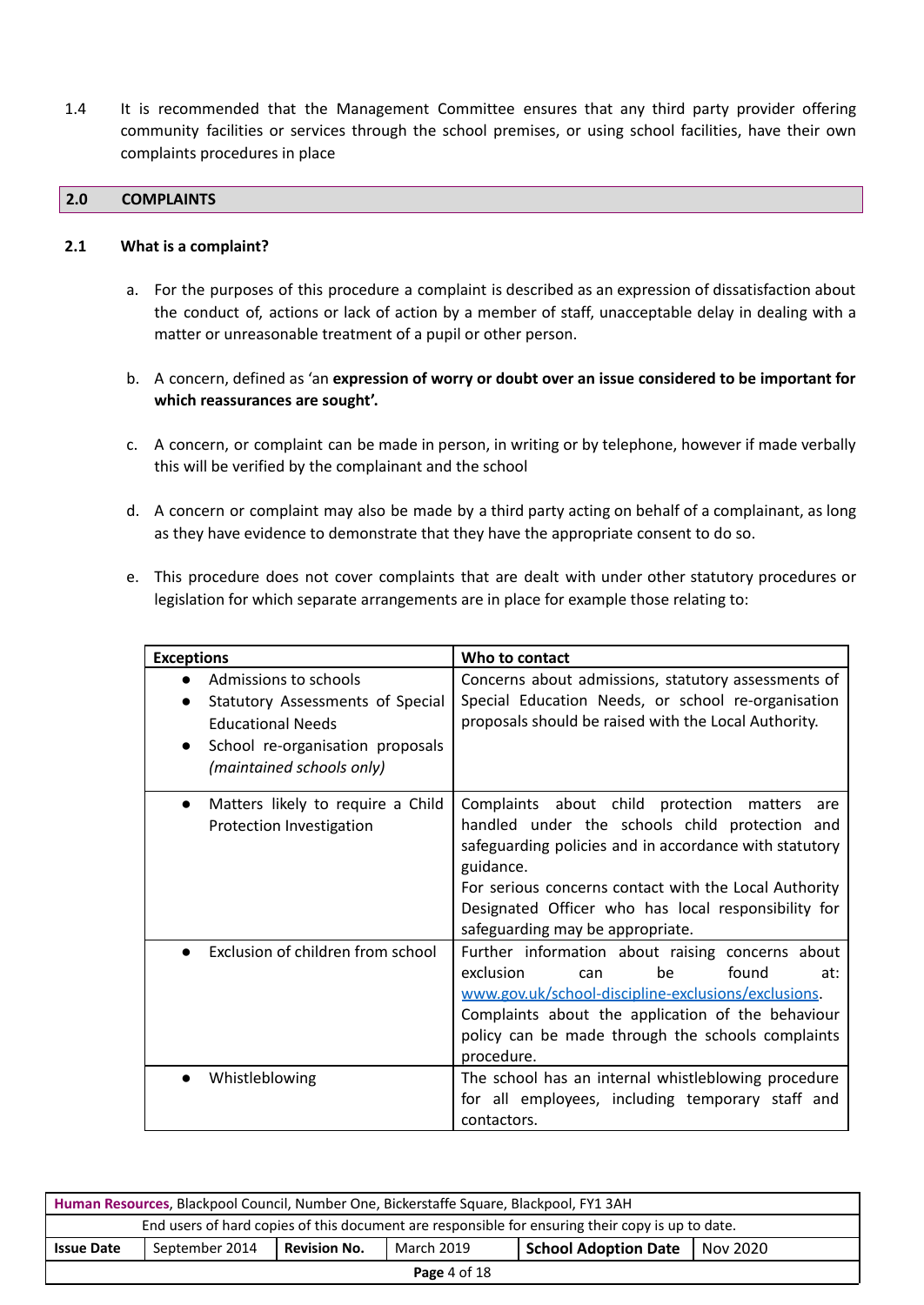|                                                                                                                | The Secretary of State for Education is the prescribed<br>person for matters relating to education for<br>whistle-blowers in education who do not want to raise<br>matters directly with their employer. Referrals can be<br>made at: www.education.gov.uk/contactus.<br>Volunteer staff who have concerns about the school<br>should complain through the schools complaints<br>procedure. They may also be able to complain directly<br>to the Local Authority or DfE depending on the<br>substance of the complaint. |
|----------------------------------------------------------------------------------------------------------------|-------------------------------------------------------------------------------------------------------------------------------------------------------------------------------------------------------------------------------------------------------------------------------------------------------------------------------------------------------------------------------------------------------------------------------------------------------------------------------------------------------------------------|
| <b>Staff Grievances</b>                                                                                        | Complaints from staff will be dealt with under the<br>schools internal grievance procedure.                                                                                                                                                                                                                                                                                                                                                                                                                             |
| <b>Staff Conduct</b><br>$\bullet$                                                                              | Complaints about staff will be dealt with under the<br>schools<br>internal<br>disciplinary<br>procedures,<br>if<br>appropriate.<br>Complainants will not be informed of any disciplinary<br>action taken against a member of staff as a result of a<br>complaint. However, the complainant will be notified<br>that the matter has been addressed.                                                                                                                                                                      |
| Complaints<br>about<br>services<br>provided by other providers who<br>may use school premises or<br>facilities | should<br>their<br><b>Providers</b><br>have<br>complaints<br>own<br>procedures to deal with complaints about the service.<br>Complaints must be directed to the individual<br>companies.                                                                                                                                                                                                                                                                                                                                |
| National Curriculum content                                                                                    | Please<br><b>DfE</b><br>the<br>contact<br>at:<br>www.education.gov.uk/contactus                                                                                                                                                                                                                                                                                                                                                                                                                                         |

Other areas that are not dealt with under the complaints procedures due to statutory / legislation include:

- Collective Worship
- Freedom of Information Access
- Other functions of the Governing Body.
- f. Serious complaints or allegations relating to the abuse of children, assault, criminal or financial matters are also the subject of separate procedures, which may involve other agencies. Where this may be the case, contact should be made with the Headteacher in the first instance.

Except in exceptional circumstances previous stages of the procedure should be exhausted before a complaint is referred to a subsequent stage.

# **3.0 GENERAL PRINCIPLES**

# **3.1 Who to complain to:**

Complaints about:

- something that has happened or failed to happen in the school/academy, then contact the Headteacher;
- School staff (except the Headteacher) should be made to the Headteacher, via the school/academy.
- The actions of the Headteacher, then contact the Chair of Governors via the school/ academy office.
- The Chair of Governors, any individual governor or the whole governing body should be addressed to the Clerk to the Governing Body, via the school/academy office;

| Human Resources, Blackpool Council, Number One, Bickerstaffe Square, Blackpool, FY1 3AH                               |  |  |  |  |  |
|-----------------------------------------------------------------------------------------------------------------------|--|--|--|--|--|
| End users of hard copies of this document are responsible for ensuring their copy is up to date.                      |  |  |  |  |  |
| September 2014<br>March 2019<br><b>Revision No.</b><br><b>Issue Date</b><br><b>School Adoption Date</b><br>  Nov 2020 |  |  |  |  |  |
| <b>Page</b> 5 of 18                                                                                                   |  |  |  |  |  |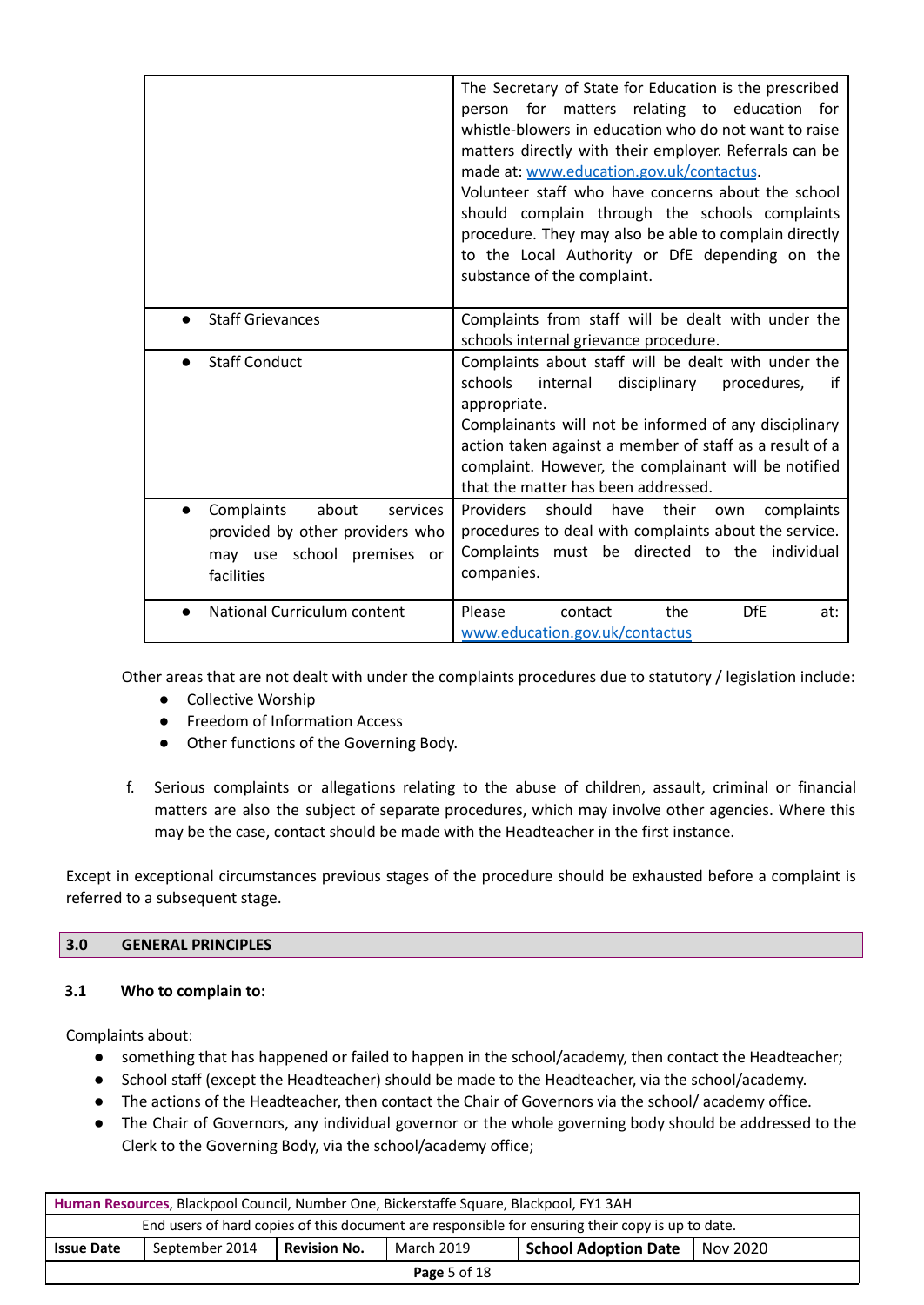# *Please note all complaints should be marked Private and Confidential.*

Complainants should not approach individual governors to raise concerns or complaints. They have no power to act on an individual basis and it may also prevent them from considering complaints at Stage 2 of the procedure.

Educational Diversity and their Management Committee would in most cases hope to resolve concerns and complaints at an informal stage which would be dealt with outside of this procedure. This policy allows for more formal considerations of a complaint and an appeal stage if matters cannot be resolved. In some stages this may require an independent investigating officer to be included in the process, where this is the case, this will be fully communicated to the complainant.

Where a complaint is made against an individual member of staff, that person will be informed of the complaint at the earliest opportunity, in writing and will be provided with a copy of the complaint. Full confidentiality must be adhered to at all times during these processes and it is important to note, that anonymity of the complainant cannot be guaranteed.

These procedures are in addition to the School's Whistleblowing procedures and other statutory reporting procedures applying to Educational Diversity. The school is responsible for making service users aware of the existence of these procedures and it is important to note that should members of staff have concerns they wish to raise in confidence, the Whistleblowing Policy should also be referred to in order to establish the correct procedure to use for the individual situation.

# **3.2 Timescales**

Complaints must be raised within three months of the incident or, where a series of associated incidents have occurred, within three months of the last of these incidents. The school will consider complaints made outside of this time frame where exceptional circumstances apply.

The School is committed to dealing with complaints as speedily as possible and would plan to complete each stage within 10 School days. From time to time, it may not be possible to complete the process in that timescale. Where that is not possible the complainant will be informed of any delays in writing.

Where a complaint leads to criminal proceedings this will always be the case, therefore timescales within this procedure are likely to need to be reviewed.

Schools do not operate during school holiday dates therefore a complaint raised outside of the term time will be considered as having been received on the first school day after the holiday period.

# **3.3 Confidentiality**

All conversations and correspondence will be treated confidentially. Personal information will only be shared between staff and governors on a 'need to know' basis. It is essential that any information shared with any party (including Staff and Management Committee members), as a result of this procedure, is kept strictly confidential.

It is essential that members do not discuss any matters disclosed to them with other members of the Management Committee, to ensure that sufficient members have no prior knowledge of the complaint to enable a complaints panel to be convened, if required, at Stage 2. It is also essential that they are mindful that details of

| Human Resources, Blackpool Council, Number One, Bickerstaffe Square, Blackpool, FY1 3AH                      |  |  |  |  |  |
|--------------------------------------------------------------------------------------------------------------|--|--|--|--|--|
| End users of hard copies of this document are responsible for ensuring their copy is up to date.             |  |  |  |  |  |
| March 2019<br>September 2014<br><b>Revision No.</b><br><b>Issue Date</b><br>School Adoption Date<br>Nov 2020 |  |  |  |  |  |
| <b>Page</b> 6 of 18                                                                                          |  |  |  |  |  |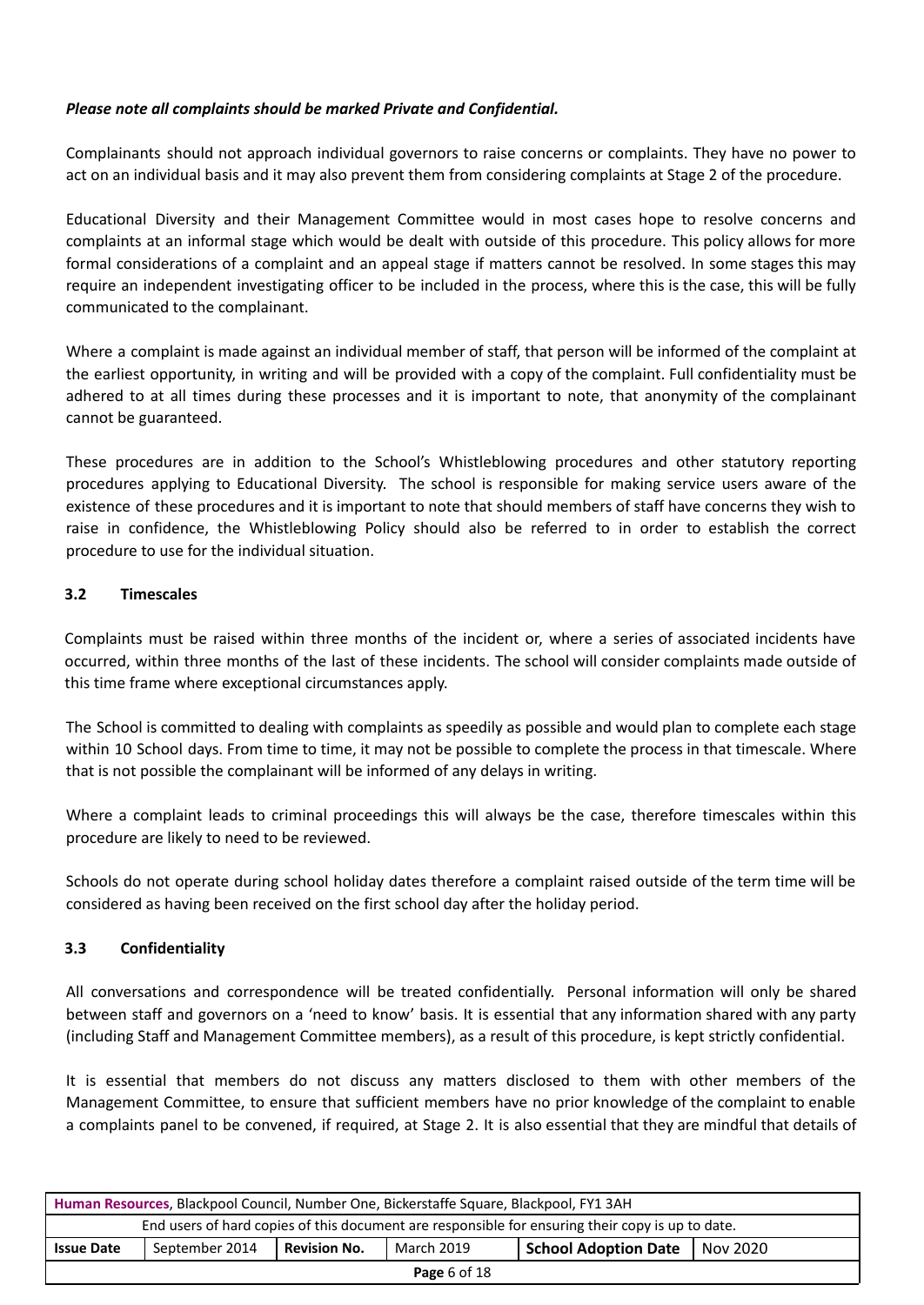situations occurring within the school should not be discussed or made reference to at any Management Committee Meetings.

#### **3.4 Accompaniment**

Throughout this procedure, all parties will have the opportunity to be represented / supported at meetings. In the case of a member of staff you may bring along a Union representative or work colleague, and in the case of a Parent, you may be represented by a relative or a friend.

It is not appropriate for Solicitors or representatives of similarly professional environments who are not linked to a Professional Trade Union, to be present at any formal meetings.

#### **3.5 Recording and Monitoring Complaints**

#### *Management Committees are legally required to publicise their Complaints Procedure.*

The Management Committee must decide how to fulfil this requirement but details of the Complaints Procedure could be included in:

- Information given to new parents when their children join the School.
- Information available to the children themselves.
- School bulletins or newsletters.
- The School website.
- Information given to community users and in letting agreements.
- A specific complaints leaflet which includes a form on which a complaint can be made.
- Posters displayed in the main entrance or reception area of the School and others used by the public.

The School should maintain a record of all formal complaints, how they were dealt with and the outcome in a complaints register, in the interests of the members of staff concerned and the Headteacher.

#### **3.6 Resolving Complaints**

#### **It is useful to encourage complainants to indicate what actions they feel might resolve the problem.**

In this respect it should be noted that complainants' views on this may be unreasonable and they should be made aware of what are reasonable and appropriate outcomes in relation to the specific nature of their complaint.

Identifying areas of agreement and clarifying any issues can also create a positive atmosphere in which to discuss any outstanding issues.

If appropriate, when all information is clarified the school will acknowledge that the complaint is upheld in whole or in part or not upheld. The school may also offer one of more of the following;

- an explanation
- an admission that the situation could have been handled differently or better
- an assurance the matter complained about will not recur
- an explanation of the steps that have been taken or will be taken to help ensure that it will not happen again and an indication of the timescales within which any changes will be made
- an undertaking to review school policies in the light of the complaint
- an apology where appropriate.

| Human Resources, Blackpool Council, Number One, Bickerstaffe Square, Blackpool, FY1 3AH                               |  |  |  |  |  |
|-----------------------------------------------------------------------------------------------------------------------|--|--|--|--|--|
| End users of hard copies of this document are responsible for ensuring their copy is up to date.                      |  |  |  |  |  |
| September 2014<br><b>Revision No.</b><br>March 2019<br><b>Issue Date</b><br><b>School Adoption Date</b><br>1 Nov 2020 |  |  |  |  |  |
| <b>Page 7 of 18</b>                                                                                                   |  |  |  |  |  |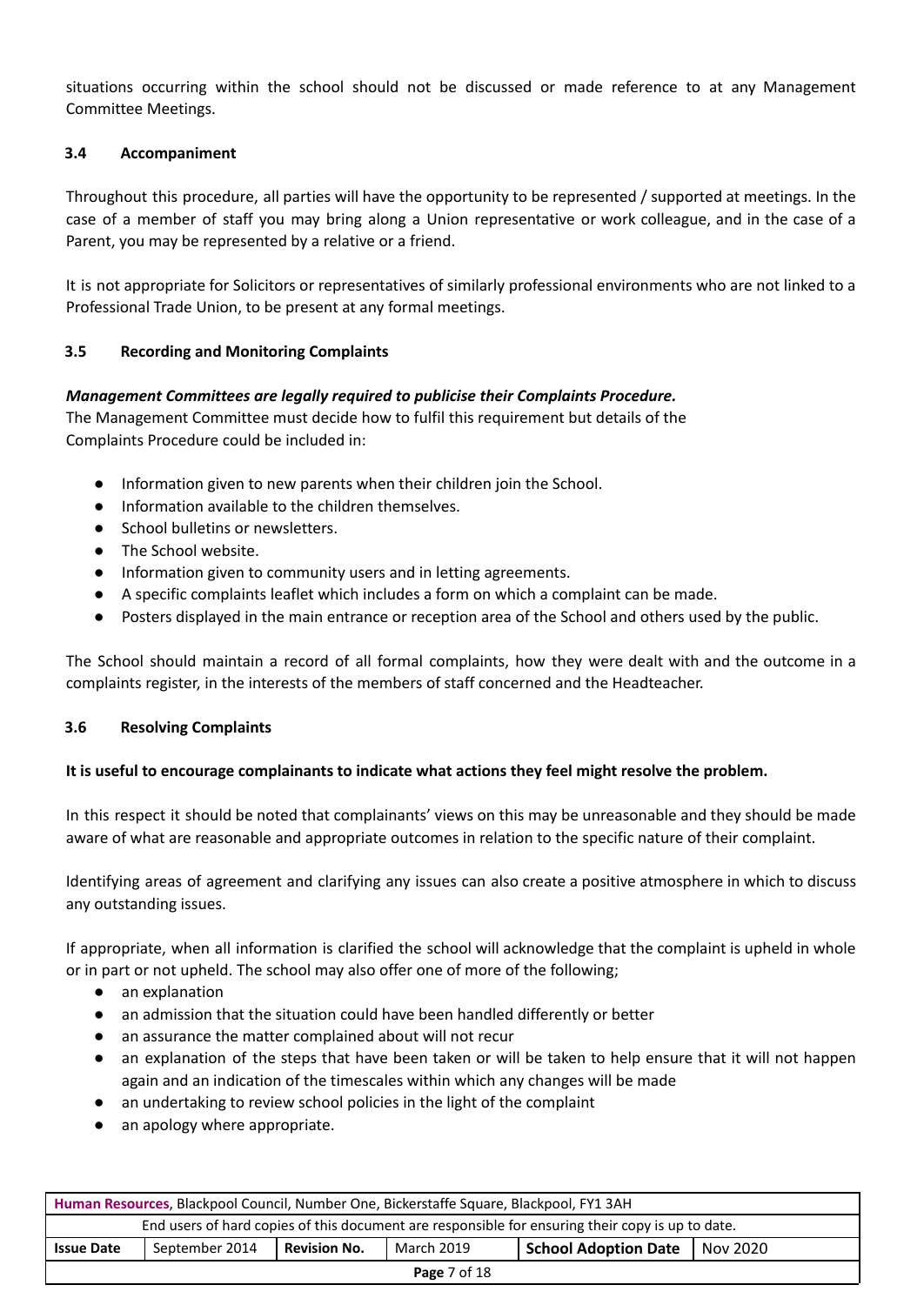# **3.7 Unreasonable, Malicious and Persistent Complaints**

A good complaints procedure which has been properly followed will limit the number of protracted complaints. There will, however, be occasions when the complainant remains dissatisfied even though all stages of the Complaints Procedure have been completed. If the complainant continues to raise the same issue it is reasonable for the Chair of Governors to inform them in writing that the procedure has been exhausted and that the matter is now closed.

If the complainant raises an entirely new separate complaint it must be responded to in accordance with this procedure

N.B the schools Model Policy for Managing Serial and Unreasonable Complaints will be implemented where unreasonable, or persistent contact not directly associated with, or resulting from, formal complaints has been actioned by a complainant.

#### **3.8 Serious Allegations or Complaints**

If the allegations refer to criminal activity, which may require the involvement of the Police, the Headteacher should inform the Chair of the Management Committee seek the advice of Human Resources. If allegations refer to safeguarding children, advice should be sought from the Local Authority Designated Officer (LADO) and Human Resources.

If the allegations involve financial or accounting irregularities or circumstances which may suggest irregularities affecting cash, stores, property, remuneration or allowances, the Headteacher should inform the Chair of the Management Committee and seek the advice of Human Resources so that the complaint can be investigated under the procedures normally applied for suspected financial irregularities.

If the allegations relate to the abuse of children, the Headteacher should seek the advice of their Human Resources provider. **Serious allegations of this nature must be referred under our Child Protection Procedures** to the Local Authority (It will usually be necessary for a strategy meeting to be convened in order to consider a way forward).

If the allegations refer to maladministration of tests, the appropriate authority should be contacted (in the case of Primary Schools, the Standards and Testing Agency, in the case of Secondary Schools, the appropriate examination board). **Advice can be sought from the Local Authority School Improvement Officer with responsibility for assessment.**

In all the above, consideration will be given under the appropriate procedures where necessary.

**Anonymous complaints** will only be considered where the Headteacher or Chair of the Management Committee determines that the complaint warrants investigation, in theses case an outcome of any findings will be recorded in the schools recording systems.

#### **3.9 Withdrawal of a Complaint**

If the complainant wishes to withdraw their complaint, they will be asked to confirm this in writing/email. The individual of whom the complaint refers will be informed that the complaint has been withdrawn.

| Human Resources, Blackpool Council, Number One, Bickerstaffe Square, Blackpool, FY1 3AH                               |  |  |  |  |  |  |
|-----------------------------------------------------------------------------------------------------------------------|--|--|--|--|--|--|
| End users of hard copies of this document are responsible for ensuring their copy is up to date.                      |  |  |  |  |  |  |
| <b>Revision No.</b><br>September 2014<br>March 2019<br><b>School Adoption Date</b><br><b>Issue Date</b><br>1 Nov 2020 |  |  |  |  |  |  |
| Daga $9$ of 19                                                                                                        |  |  |  |  |  |  |

**Page** 8 of 18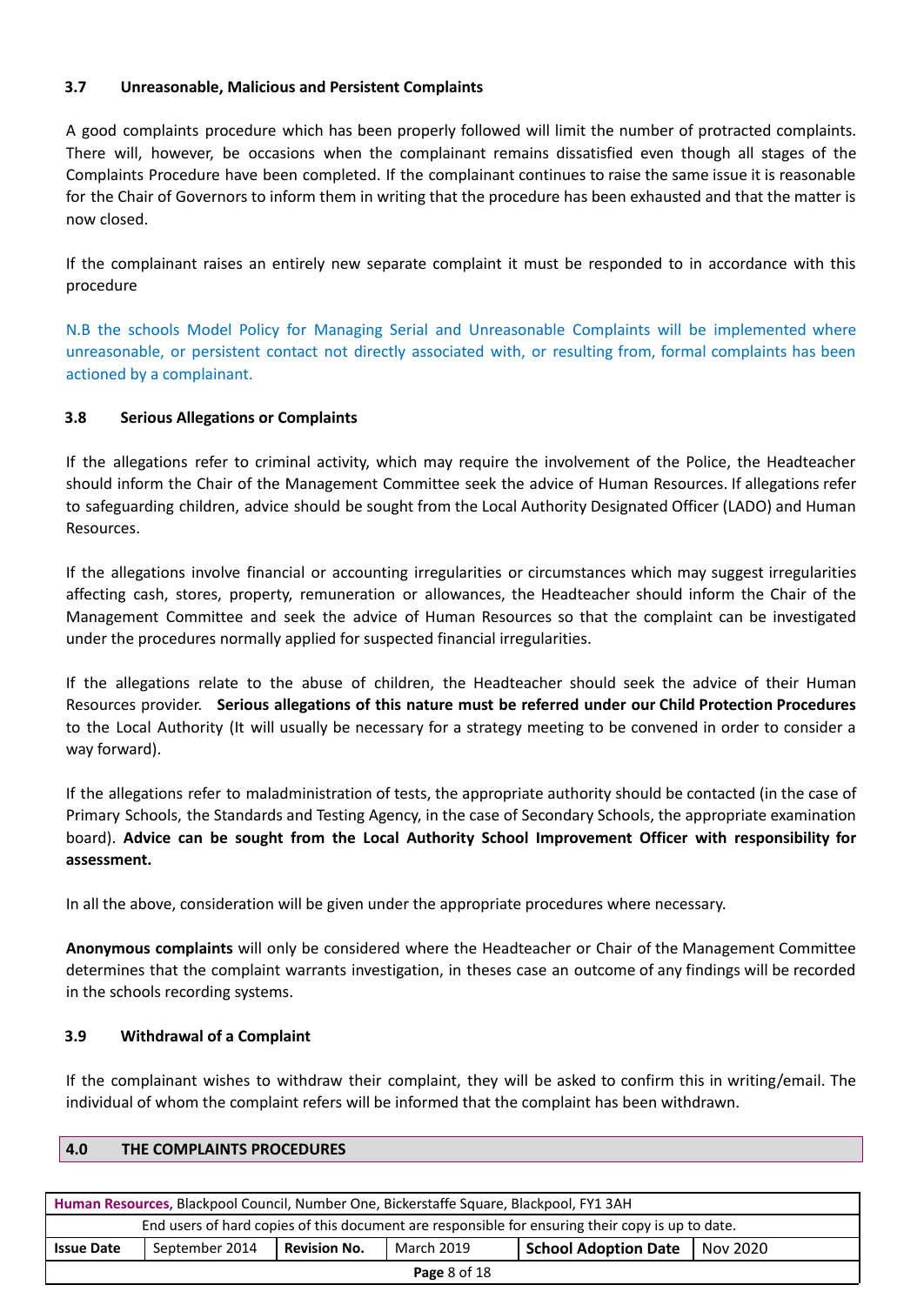During the stages of this procedure, it is important that only the Headteacher or the Chair of the Management Committee is involved as the Investigating Officers, and that members of the Committee are not involved as **they may be required to support any complaints panel hearing at Stage 2.** N.B. The Headteacher may delegate the investigation to another member of the schools senior leadership team but not the decision to be taken.

**In exceptional circumstances, an independent investigator may be asked to carry out the investigations by the** School and a request may be made by the complainant for this to be considered. In these circumstances please contact your HR Adviser who may be able to provide alternative options for your Governing Body to consider.

# **4.1 Stage 1**

In dealing with complaints the school/academy will take account of its public sector equality duty and have due regard to the need to:

- *● eliminate discrimination, harassment, victimisation and any other conduct prohibited by or under the Equality Act 2010*
- *● advance equality of opportunity between persons who share a relevant protected characteristic and persons who do not share it*
- *● foster good relations between persons who share a relevant protected characteristic and persons who do not share it*

In most cases complaints are successfully resolved informally by teachers, senior managers and Headteachers. However, if this does not resolve the problem then the matter should be brought to the attention of the Headteacher or in the case of complaint against the Headteacher, it should be directed to the Chair of the Management Committee by using the Complaints Pro-forma **(Appendix 4)**.

# **The Headteacher/Chair of Governors will:**

- Record the date the complaint is received and acknowledge in writing within 5 School/Academy days of the receipt of the complaint
- Seek to clarify the nature of the complaint, ask what remains unresolved and what outcome the complainant would like to see. (The Headteacher/ Chair of Management Committee can consider whether a face to face meeting is the most appropriate way to do this).

# **During the investigation, the Headteacher (or investigator) will**:

- If the complaint concerns a member of staff inform them and provide them with a copy of the complaint;
- If necessary, interview those involved in the matter and/or those complained of, allowing them to be accompanied if they wish.
- Keep a written record of any meetings/ interviews in relation to the investigation.
- Prepare a report as a result of the investigation and consider actions to be taken;
- Advise the complainant of the outcome. Where it is considered no further action is needed or the complaint is unsubstantiated, the complainant should be advised, in writing. They should also be informed of their right to appeal to the Complaints Appeals Committee within 10 School/Academy days;
- Make a record of the complaint and its outcome; this should be retained for Schools/Academy's records.

This stage would normally be expected to take no more than 10 School days of the receipt of the complaint. If the Headteacher is unable to meet this deadline, they will provide the complainant with an update and revised response date.

| Human Resources, Blackpool Council, Number One, Bickerstaffe Square, Blackpool, FY1 3AH          |                |                     |            |                      |          |
|--------------------------------------------------------------------------------------------------|----------------|---------------------|------------|----------------------|----------|
| End users of hard copies of this document are responsible for ensuring their copy is up to date. |                |                     |            |                      |          |
| <b>Issue Date</b>                                                                                | September 2014 | <b>Revision No.</b> | March 2019 | School Adoption Date | Nov 2020 |
| Page 9 of 18                                                                                     |                |                     |            |                      |          |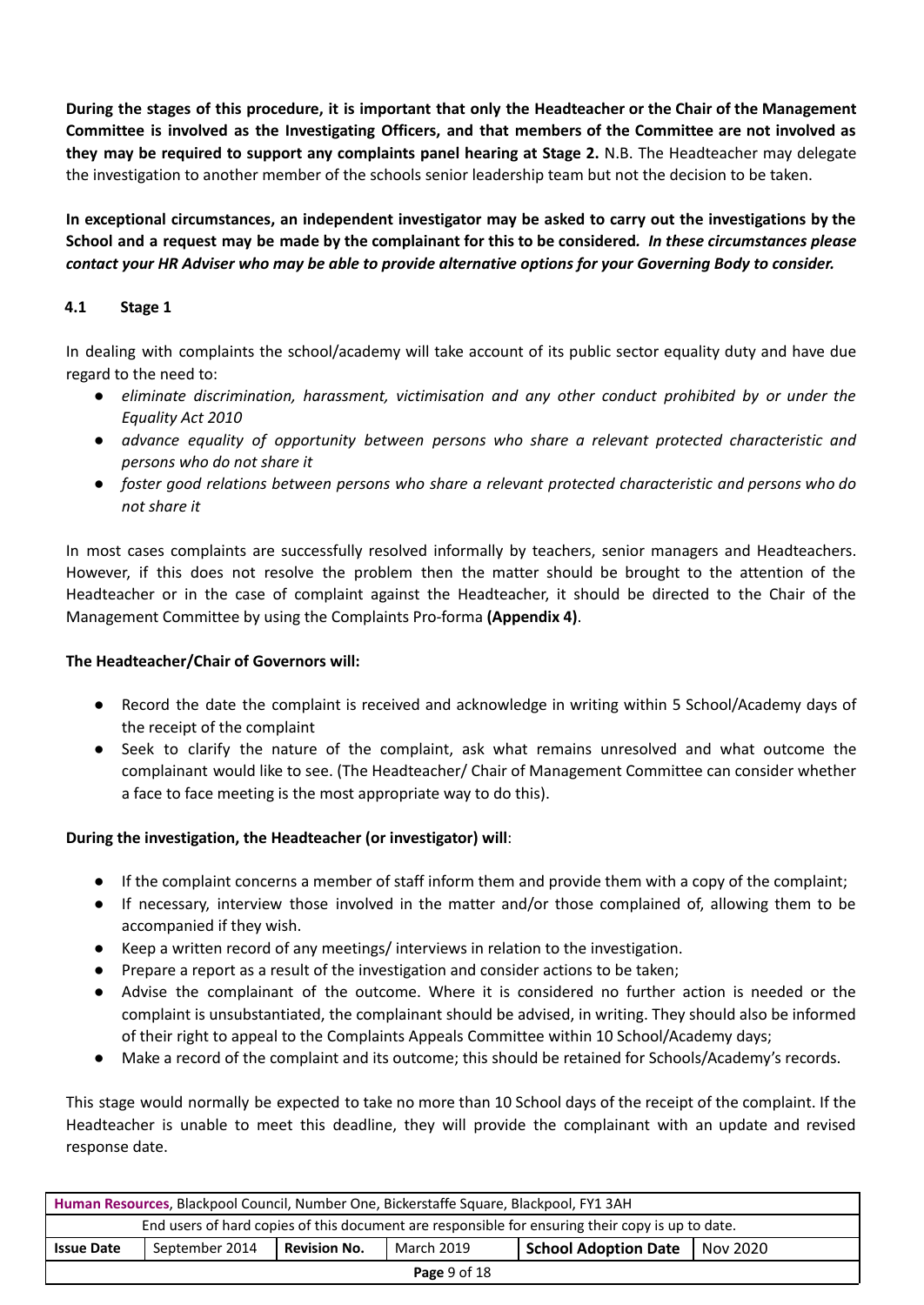The response will detail any actions taken to investigate the complaint and provide a full explanation of the decision made and the reason/s for it. Where appropriate, it will include details of actions the school will take to resolve the complaint.

If the Headteacher/Chair of Management Committee is not able to resolve the complaint and/or the complainant still remains unhappy the complaint should be dealt with at Stage 2.

If the complaint is about the Headteacher, or a member of the management committee (including the Chair or Vice-Chair), a suitably skilled member will be appointed to complete all actions at Stage 1.

Complaints about the Headteacher or member of the management committee must be made to the Clerk to Governors, via the school.

If the complaint is:

- jointly about the Chair and the Vice Chair or
- the entire governing body or
- the majority of the management committee

Stage 1 will be considered by an independent investigator appointed by the management committee or (diocese details if appropriate). At the conclusion of their investigation, the independent investigator will provide a formal written response.

If a School management committee member is directly approached by a complainant it is important that they emphasises that they can only give general advice about how their complaint might be dealt with. The Management Committee should encourage the complainant to talk to the Headteacher who will attempt to resolve their complaint. The member should also inform the Headteacher or Chair (whichever is appropriate) about the complaint as soon as possible. It would be good practice for any member in this circumstance to make a note of the conversation which took place.

#### **4.2 Stage 2**

Where the complainant is dissatisfied with the outcome of Stage 1 and wishes to take the matter further, they can escalate the complaint to Stage 2 – a meeting with members of the governing body's complaints committee.

The Complaints Panel will comprise three members who have not previously been involved in the complaint and/or do not have a personal or pecuniary interest. It may also be inappropriate for the Complaints Panel to include teacher or staff members.

Support and advice is available through a representative of the Local Authorities Human Resources Team, where a HR Service Level Agreement is in place. In the case of aided Schools Diocesan Officers will also be able to offer advice.

#### **This is the final stage of the complaints procedure.**

The complainant should write to the Clerk of the management committee within 10 school days of receipt of the outcome of Stage 1, providing a copy of the original Pro-forma submitted and stating why they wish their complaint to be considered by the Complaints Panel of the Management Committee.

| Human Resources, Blackpool Council, Number One, Bickerstaffe Square, Blackpool, FY1 3AH          |                |                     |            |                             |          |
|--------------------------------------------------------------------------------------------------|----------------|---------------------|------------|-----------------------------|----------|
| End users of hard copies of this document are responsible for ensuring their copy is up to date. |                |                     |            |                             |          |
| <b>Issue Date</b>                                                                                | September 2014 | <b>Revision No.</b> | March 2019 | <b>School Adoption Date</b> | Nov 2020 |
| <b>Page 10 of 18</b>                                                                             |                |                     |            |                             |          |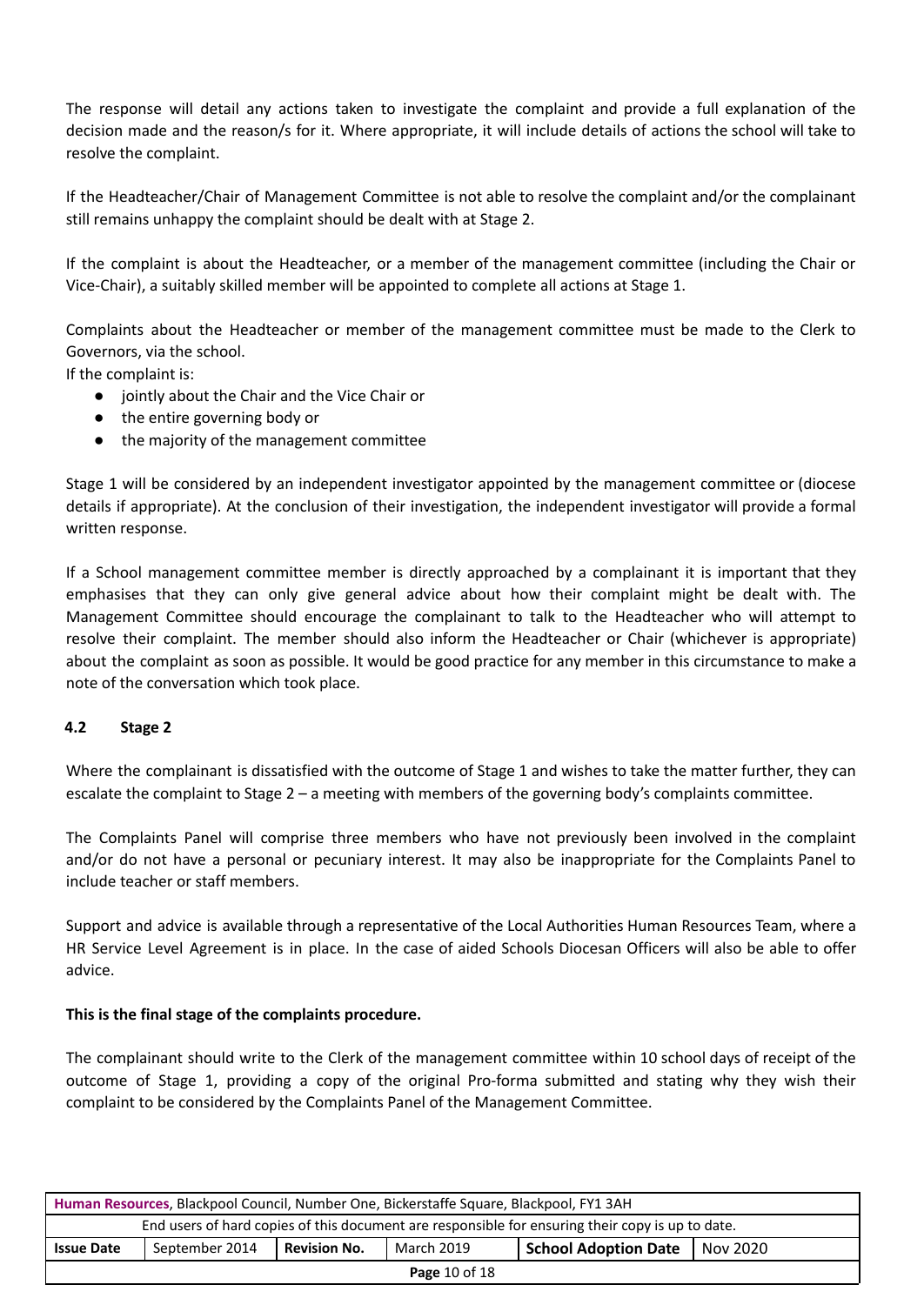The Clerk will record the date the complaint to the Panel is received and acknowledge receipt of the complaint in writing (either by letter or email) within 10 schools days. Requests received outside of this timeline will only be considered if exceptional circumstances apply.

A meeting of the Complaints Panel will be convened within 10 School days of the request. If this is not possible the Clerk will inform the complainant and provide an anticipated date.

If the complainant rejects the offer of three proposed dates, without good reason, the Clerk will decide when to hold the meeting. It will then proceed in the complainant's absence on the basis of written submissions from both parties.

The complaints committee will consist of at least three members with no prior involvement or knowledge of the complaint. If there are fewer than three governors available, the Clerk will source any additional, independent governors through another local schools or through their LA's Governor Services team, in order to make up the committee. Alternatively, an entirely independent committee may be convened to hear the complaint at Stage 2.

The committee will decide whether to deal with the complaint by inviting the parties to a meeting or through written representations, but in making their decision they will be sensitive to the complainants needs.

If the complainant is invited to attend the meeting, they may bring someone along to provide support. This can be a relative or friend. Legal representation is not normally granted but there may be exceptional circumstances when legal representation is appropriate (you may wish to seek advice on this from HR provider)

If a school employee is called as a witness to a complaint meeting, they may wish to be accompanied by a Trade Union Representative and/ or work colleague.

N.B Complaints about staff conduct will not generally be handled under this complaints procedure. Complainants will be advised that any staff conduct complaints will be considered under staff disciplinary procedures, if appropriate, but outcomes will NOT be shared with them.

At least 5 School days before the meeting, members of the Complaints Panel should receive papers about the complaint which should include as appropriate:

- A copy of the original complaint.
- An outline of any investigation (report) carried out by the Investigation Officer at Stage 1.
- A copy of the letter sent to the complainant about the outcome at Stage 1.
- A copy of the letter requesting that the complaint is heard at Stage 2 by the Governors Complaints Committee.
- A copy of the Schools current adopted Complaints Procedure

The committee will also not review any new complaints at this stage or consider evidence unrelated to the initial complaint to be included. NEW complaints must be dealt with in line with the Model School Policy, Complaints Procedure.

The Committee will:

- Consider the written materials;
- Consider the complaint and the Headteachers (or Chair's) action(s) to date;
- Where determined, invite the Headteacher or Chair of Governors (as appropriate) and the complainant to the meeting

| Human Resources, Blackpool Council, Number One, Bickerstaffe Square, Blackpool, FY1 3AH          |                |                     |            |                             |          |
|--------------------------------------------------------------------------------------------------|----------------|---------------------|------------|-----------------------------|----------|
| End users of hard copies of this document are responsible for ensuring their copy is up to date. |                |                     |            |                             |          |
| <b>Issue Date</b>                                                                                | September 2014 | <b>Revision No.</b> | March 2019 | <b>School Adoption Date</b> | Nov 2020 |
| <b>Page 11 of 18</b>                                                                             |                |                     |            |                             |          |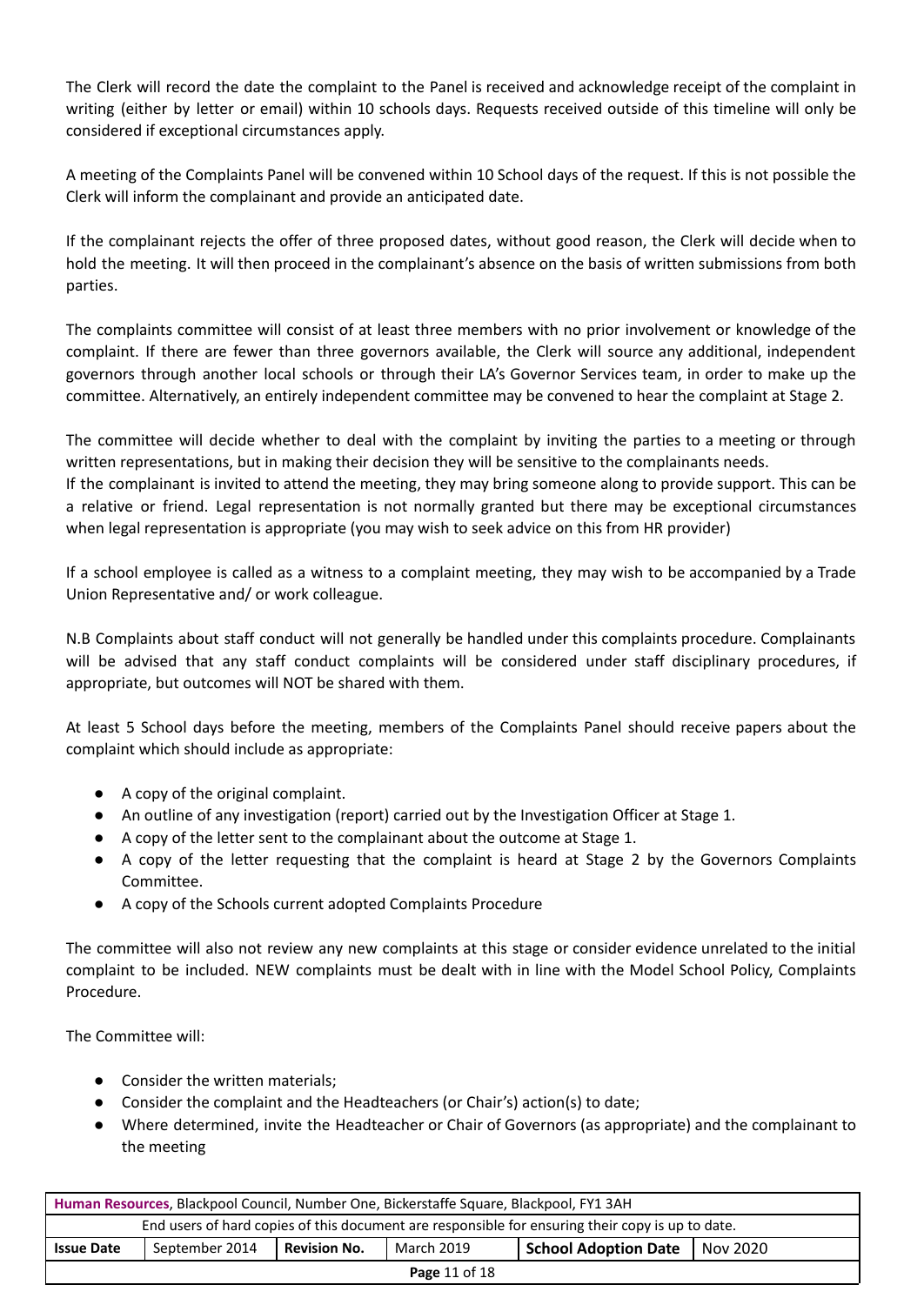- Where the relevant parties are in attendance, the Panel will have an opportunity to question them when they have stated their cases.
- Seek advice and support as necessary from Human Resources / Diocesan (as appropriate)
- When the Complaints Panel is satisfied that it has all the information it needs it will consider all the evidence and decide an outcome.

N.B. In the event that further information is needed and it is not available at the time the meeting may be adjourned and reconvened at a mutually convenient time. This should be as quickly as possible and wherever *practicable within 5 School days.*

At the end of their consideration the Committee can:

- Dismiss the complaint in whole or in part.
- Uphold the complaint in whole or in part.
- Decide on the appropriate action to be taken to resolve the complaint.
- Recommend changes to the school's systems or procedures to ensure that problems of a similar nature do not recur.

And will:

- Advise the complainant of the Complaints Panel's decisions in writing within 5 School days.
- Advise the complainant of any further action they may wish to take if they remain dissatisfied.

# **The decision of the Complaints Panel is final.**

# **4.3 Complaints About a Governor, the Chair of Management Committee or the Management Committee**

Complaints about a member should be referred to the Chair who will investigate and respond to the complainant. Any appeal against the Chair's response would be dealt with by the Complaints Appeals Committee.

Complaints about the Chair must be referred to the Clerk to Governors who would arrange for the complaint to be considered by the Complaints Appeals Committee of the Management Committee.

If the complaint is:

- Jointly about the Chair and Vice Chair or
- The entire management committee or
- The majority of the governing body

Stage 2 will be heard by a committee of independent, co-opted member.

| Human Resources, Blackpool Council, Number One, Bickerstaffe Square, Blackpool, FY1 3AH          |                |                     |            |                             |            |
|--------------------------------------------------------------------------------------------------|----------------|---------------------|------------|-----------------------------|------------|
| End users of hard copies of this document are responsible for ensuring their copy is up to date. |                |                     |            |                             |            |
| <b>Issue Date</b>                                                                                | September 2014 | <b>Revision No.</b> | March 2019 | <b>School Adoption Date</b> | 1 Nov 2020 |
| <b>Page 12 of 18</b>                                                                             |                |                     |            |                             |            |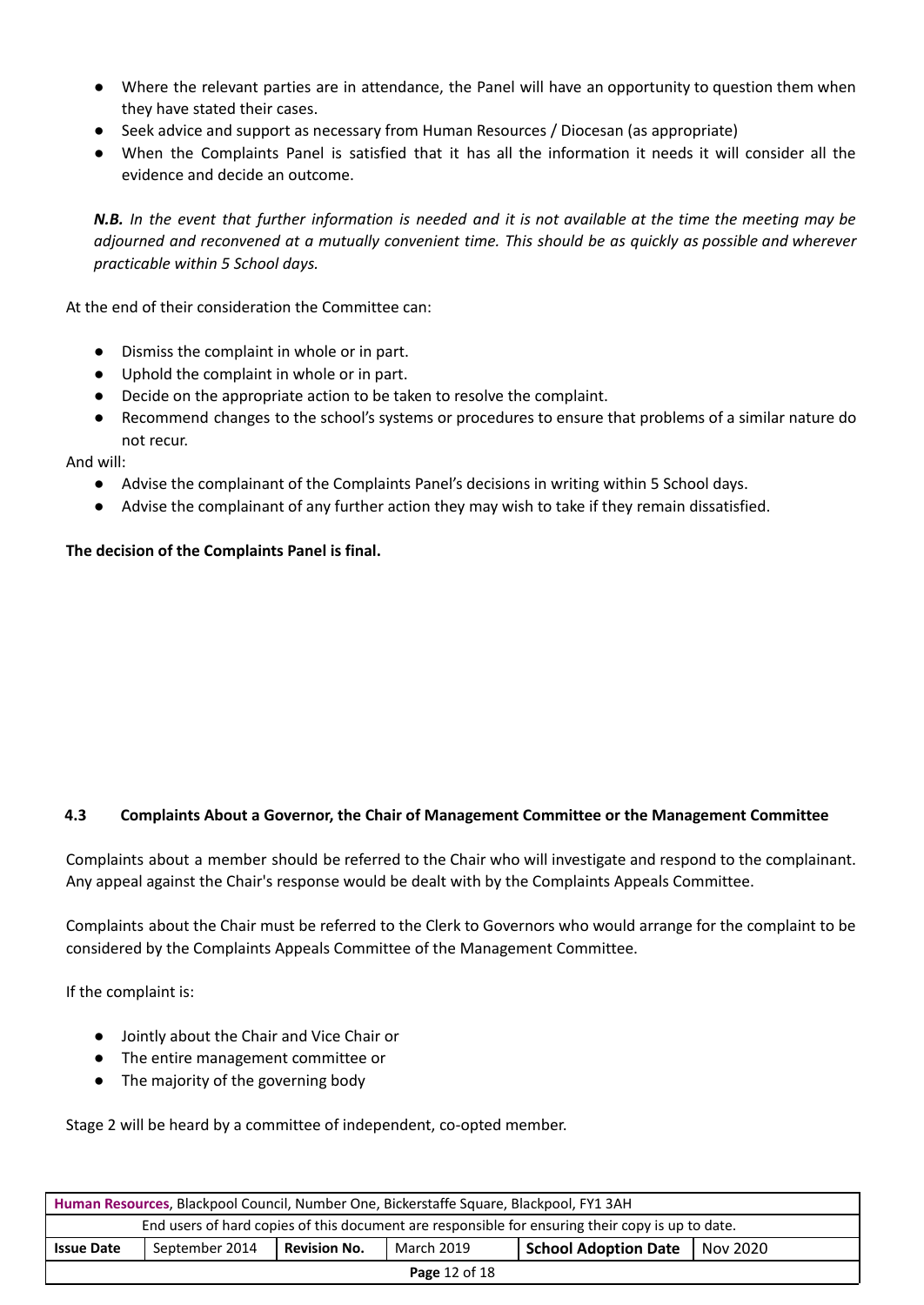The response will detail any actions taken to investigate the complaint and provide a full explanation of the decision made and the reason(s) for it. Where appropriate, it will include details of actions that the school will take to resolve the complaint.

The response will also advise the complainant of how to escalate their complaint should they remain dissatisfied.

#### **5.0 FURTHER RECOURSE FOR COMPLAINANTS**

If the complainant believes that the school did not handle the complaint in accordance with the published complaints procedure or they acted unlawfully or unreasonably in the exercise of their duties under education law, they can contact the Department for Education after they have completed Stage 2.

The Department for Education will not normally reinvestigate the substance of complaints or overturn any decision made by the school. They will consider whether the school has adhered to education legislation and any statutory polices connected with the complaint.

The complainant can refer their complaint to the Department for Education online at: [www.education.gov.uk/contatus,](http://www.education.gov.uk/contatus) by telephone on: 0370 000 2288 or by writing to:

Department for Education Piccadilly Gate Store Street Manchester M1 2WD

 $N.B.$ 

#### **APPENDIX 1 – COMPLAINTS FLOWCHART**

#### **Complaint Raised**

- In the case of a complaint against a staff member - complaints should be raised with Headteacher

- In the case of a complaint against the Headteacher - complaints should be raised with the Chair of management committee

- Consideration for using an Independent Investigator should be given

#### Stage 1

- Formally acknowledge the complaint
- Update relevant staff members
- Arrange relevant meetings to establish the facts and information from all concerned

- Prepare a report as a result of the findings of the investigation and consider any actions necessary

- Advise complainant of the outcome and provide relevant outcome in writing to the complainant
- Advise complainant of next steps if they remain dissatisfied with the outcome
- Make a record of the complaint and its outcome in the Complaints register/record

| Human Resources, Blackpool Council, Number One, Bickerstaffe Square, Blackpool, FY1 3AH           |                |                     |  |                      |  |                             |          |
|---------------------------------------------------------------------------------------------------|----------------|---------------------|--|----------------------|--|-----------------------------|----------|
| End users of hard copies of this document are seen pasible for ensuring their copy is up to date. |                |                     |  |                      |  |                             |          |
| <b>Issue Date</b>                                                                                 | September 2014 | <b>Revision No.</b> |  | March 2019           |  | <b>School Adoption Date</b> | Nov 2020 |
|                                                                                                   |                |                     |  | <b>Page 13 of 18</b> |  |                             |          |
|                                                                                                   |                |                     |  |                      |  |                             |          |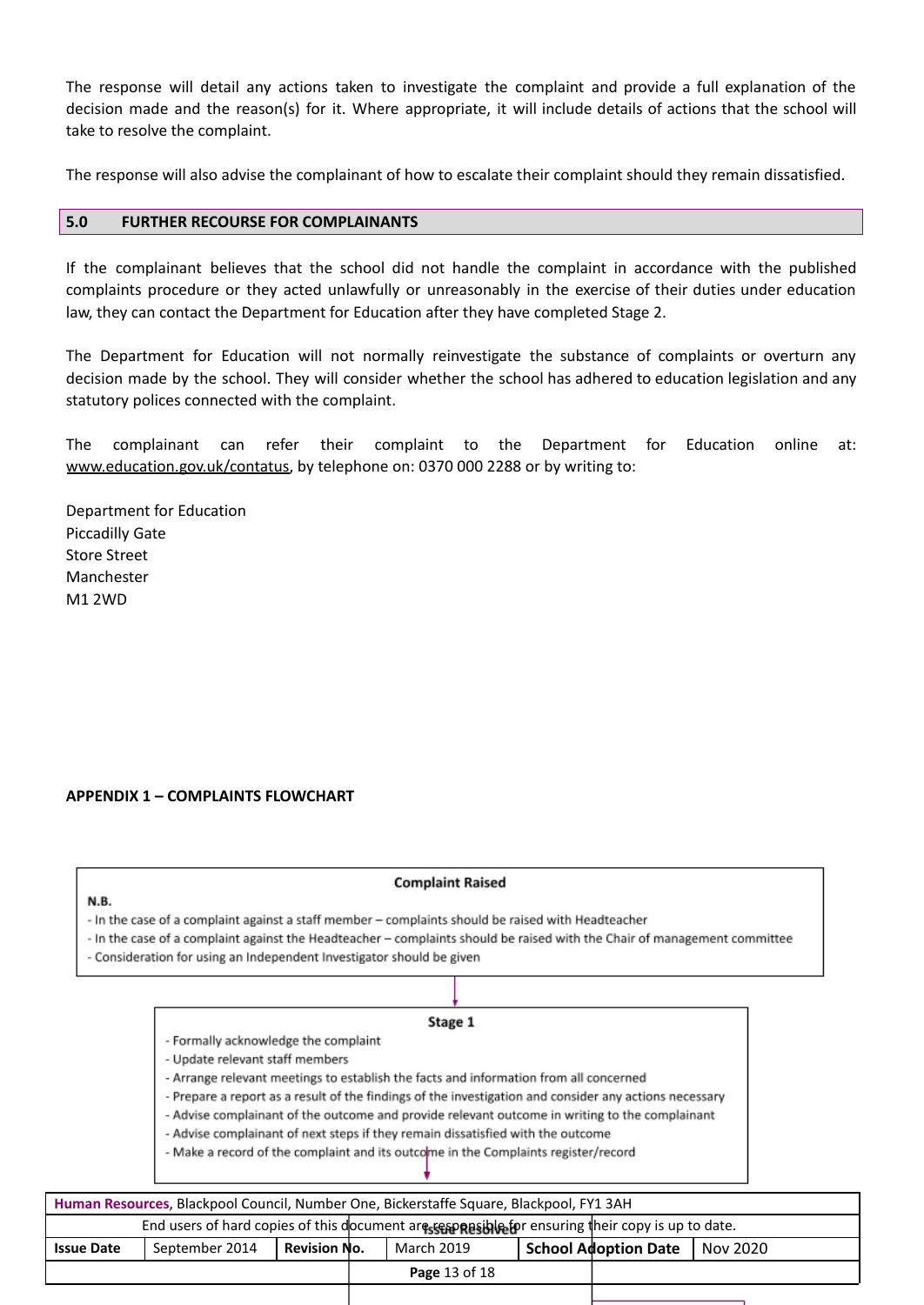# **APPENDIX 2 – ROLES AND RESPONSIBILITIES**

| Complainant  | The complainant will receive a more effective response to the complaint if they:<br>Explain the complaint in full as early as possible<br>Co-operate with the school in seeking a solution to the complaint<br>Respond promptly to requests for information or meetings or in agreeing the details of<br>the complaint<br>Ask for assistance as needed<br>Treat all those involved in the complaint with respect<br>Refrain from publicising the details of their complaint on social media and respect<br>$\bullet$<br>confidentiality. |
|--------------|------------------------------------------------------------------------------------------------------------------------------------------------------------------------------------------------------------------------------------------------------------------------------------------------------------------------------------------------------------------------------------------------------------------------------------------------------------------------------------------------------------------------------------------|
| Investigator | The investigator's role is to establish the facts relevant to the complaint by:<br>Providing a comprehensive, open, transparent and fair consideration of the complaint through:<br>Sensitive and thorough interviewing of the complainant to establish what has happened<br>and who has been involved.                                                                                                                                                                                                                                  |

| Human Resources, Blackpool Council, Number One, Bickerstaffe Square, Blackpool, FY1 3AH          |                |              |            |                             |          |
|--------------------------------------------------------------------------------------------------|----------------|--------------|------------|-----------------------------|----------|
| End users of hard copies of this document are responsible for ensuring their copy is up to date. |                |              |            |                             |          |
| <b>Issue Date</b>                                                                                | September 2014 | Revision No. | March 2019 | <b>School Adoption Date</b> | Nov 2020 |
| <b>Page 14 of 18</b>                                                                             |                |              |            |                             |          |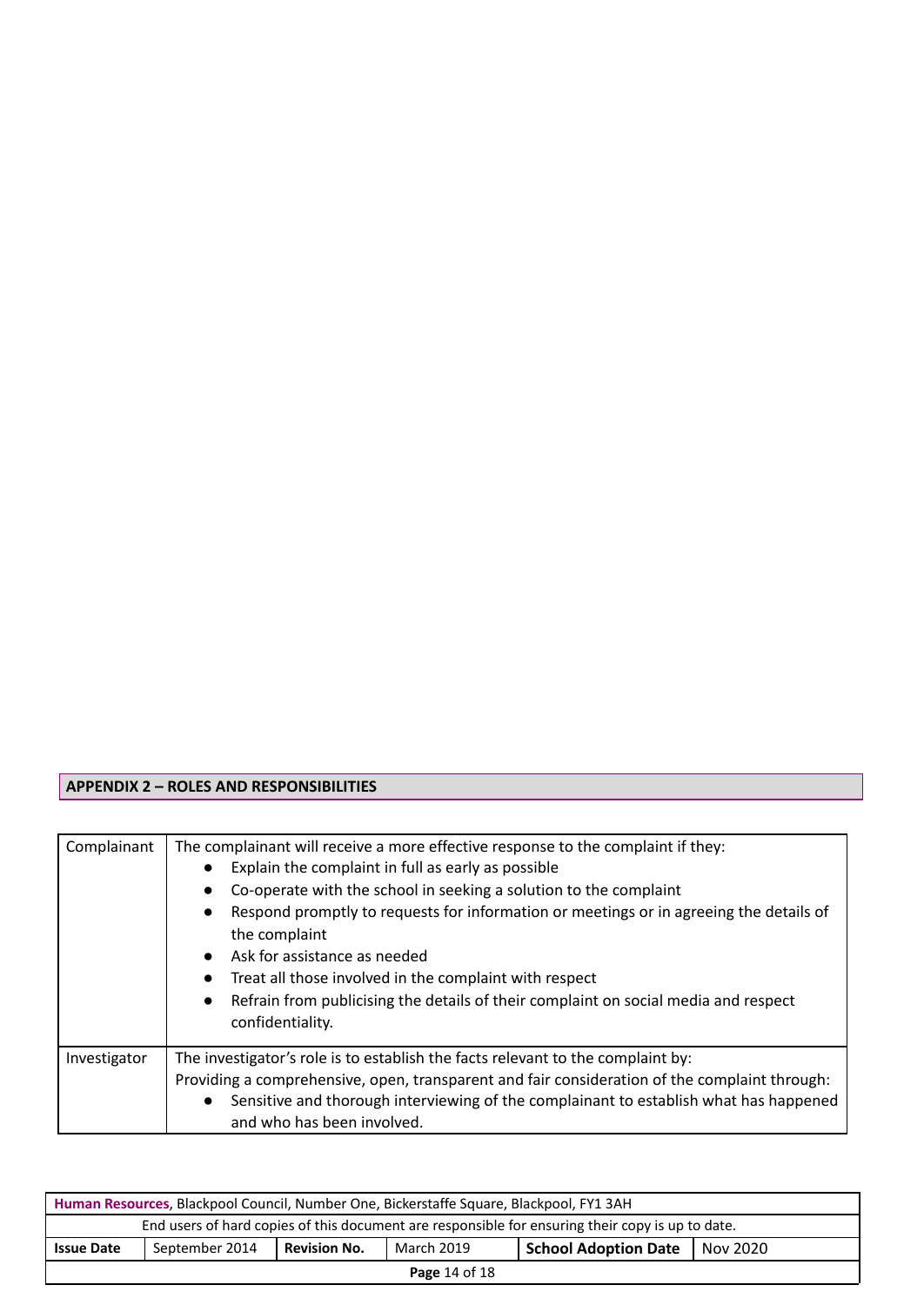|                                   | Interviewing staff and children/young people and other people relevant to the<br>$\bullet$<br>complaint<br>Consideration of records and other relevant information<br>$\bullet$<br>Analysing information<br>$\bullet$<br>Liaising with the complainant as appropriate to clarify what the complainants feels would put<br>things right.<br>The investigator should:<br>Conduct interviews with an open mind and be prepared to persist in the questioning<br>$\bullet$<br>Keep notes of interviews or arrange for an independent note taker to record minutes of<br>$\bullet$<br>the meeting<br>Ensure that any papers produced during the investigation are kept securely<br>$\bullet$<br>Be mindful of the timescales to respond<br>$\bullet$<br>Prepare a comprehensive report for the Headteacher or complaints committee that sets<br>$\bullet$                                                                                                                                                                                                                                      |
|-----------------------------------|-------------------------------------------------------------------------------------------------------------------------------------------------------------------------------------------------------------------------------------------------------------------------------------------------------------------------------------------------------------------------------------------------------------------------------------------------------------------------------------------------------------------------------------------------------------------------------------------------------------------------------------------------------------------------------------------------------------------------------------------------------------------------------------------------------------------------------------------------------------------------------------------------------------------------------------------------------------------------------------------------------------------------------------------------------------------------------------------|
|                                   | out the facts, identifies solutions and recommends courses of action to resolve<br>problems.<br>The Headteacher or complaints committee will then determine whether to uphold or dismiss<br>the complainant and communicate that decision to the complainant, providing the appropriate<br>escalation details.                                                                                                                                                                                                                                                                                                                                                                                                                                                                                                                                                                                                                                                                                                                                                                            |
| Clerk to the<br>Governing<br>Body | The Clerk is the contact point for the complainant and the committee and should:<br>Ensure that all people involved in the complaint procedure are aware of their legal<br>rights and duties, including any under legislation relation to school complaints,<br>education law, the Equality Act 2010, the Freedom of Information Act 2000, the Data<br>Protection Act (DPA) 2018 and the General Data Protection Regulations (GDPR).<br>Set the date, time and venue of the meeting, ensuring that the dates are convenient to<br>$\bullet$<br>all parties (if they are invited to attend) and that the venue and proceedings are<br>accessible.<br>Collate any written material relevant to the complaint (for example; stage 1 paperwork,<br>$\bullet$<br>school and complainant submissions) and send it to the parties in advance of the<br>meeting within an agreed timescale.<br>Record the proceedings<br>Circulate the minutes of the meeting<br>Notify all parties of the committee's decision                                                                                   |
| Committee<br>Chair                | The committee's chair, who is nominated in advance of the complaint meeting, should ensure<br>that:<br>Both parties are asked (via the Clerk) to provide any additional information relating to<br>$\bullet$<br>the complaint by a specified date in advance of the meeting<br>The meeting is conducted in an informal manner, is not adversarial, and that, if all<br>parties are invited to attend, everyone is treated with respect and courtesy<br>Complainants who may not be used to speaking at such a meeting are put at ease. This<br>$\bullet$<br>is particularly important if the complainant is a child/young person<br>The remit of the committee is explained to the complainant<br>$\bullet$<br>Written material is seen by everyone in attendance, provided it does not breach<br>confidentiality or any individual's rights to privacy under the DPA 2018 or GDPR.<br>Both the complainant and the school are given the opportunity to make their case and<br>seek clarity, either through written submissions ahead of the meeting or verbally in the<br>meeting itself |

| Human Resources, Blackpool Council, Number One, Bickerstaffe Square, Blackpool, FY1 3AH          |                |                     |            |                                 |  |
|--------------------------------------------------------------------------------------------------|----------------|---------------------|------------|---------------------------------|--|
| End users of hard copies of this document are responsible for ensuring their copy is up to date. |                |                     |            |                                 |  |
| <b>Issue Date</b>                                                                                | September 2014 | <b>Revision No.</b> | March 2019 | School Adoption Date   Nov 2020 |  |
| <b>Page 15 of 18</b>                                                                             |                |                     |            |                                 |  |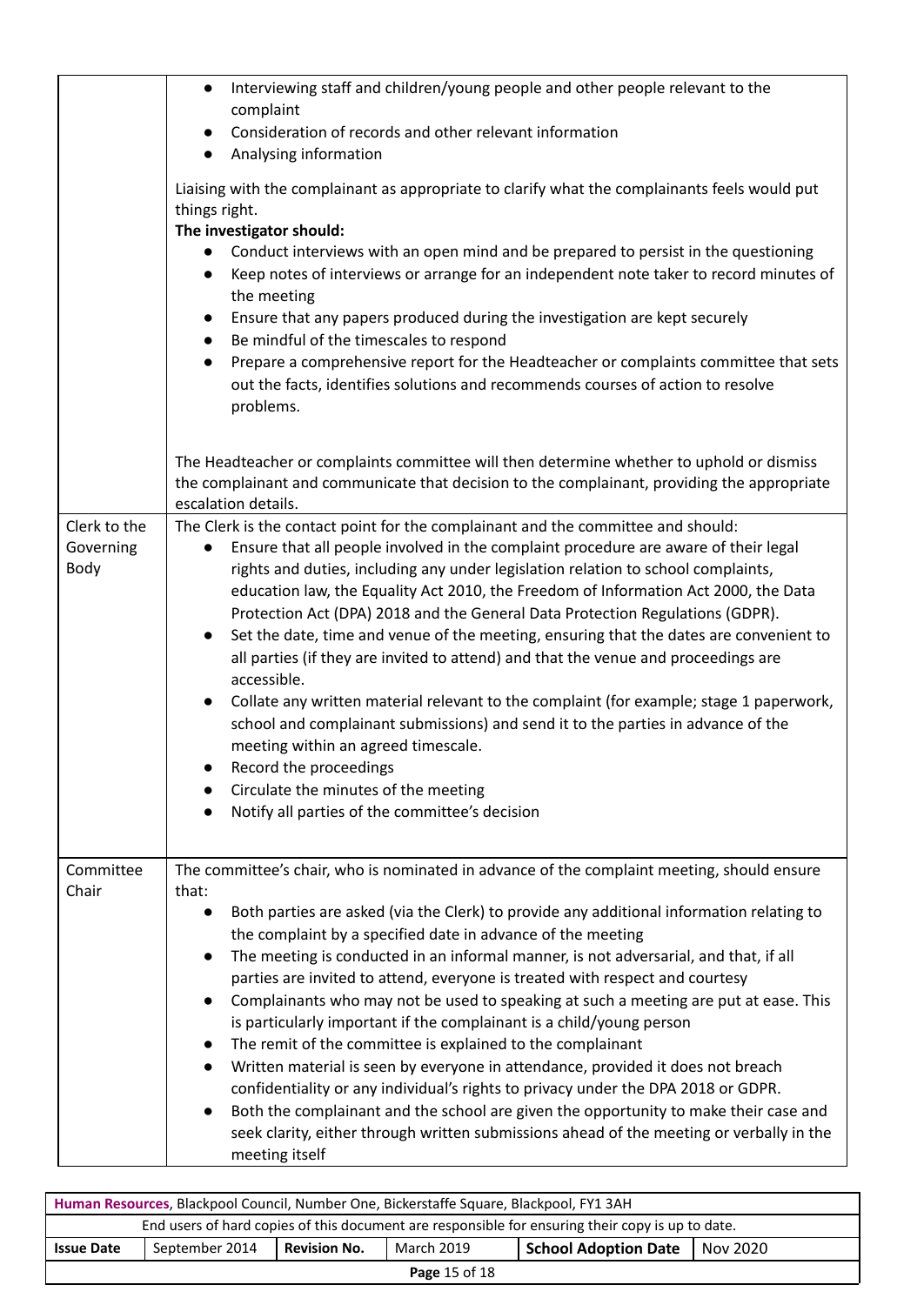|                     | The issues are addressed<br>$\bullet$<br>Key findings of fact are made<br>$\bullet$<br>The committee is open-minded and acts independently<br>$\bullet$<br>No member of the committee has an external interest in the outcome of the<br>$\bullet$<br>proceedings or any involvement in an earlier stage of the procedure<br>The meeting is minuted<br>$\bullet$<br>They liaise with the Clerk                                                                                                                                                                                                                                                                                                                                                                                                                                                                                                                                                                                                                                                                                                                                                                                                                                                                                                                                                                                                                                                                                                                                                                                                                                                                                                                                                                                                                                                                          |
|---------------------|------------------------------------------------------------------------------------------------------------------------------------------------------------------------------------------------------------------------------------------------------------------------------------------------------------------------------------------------------------------------------------------------------------------------------------------------------------------------------------------------------------------------------------------------------------------------------------------------------------------------------------------------------------------------------------------------------------------------------------------------------------------------------------------------------------------------------------------------------------------------------------------------------------------------------------------------------------------------------------------------------------------------------------------------------------------------------------------------------------------------------------------------------------------------------------------------------------------------------------------------------------------------------------------------------------------------------------------------------------------------------------------------------------------------------------------------------------------------------------------------------------------------------------------------------------------------------------------------------------------------------------------------------------------------------------------------------------------------------------------------------------------------------------------------------------------------------------------------------------------------|
| Committee<br>Member | Committee members should be aware that:<br>The meeting must be independent and impartial, and should be seen to be so, no<br>governor may sit on the committee if they have had a prior involvement in the<br>complaint or the circumstances surrounding it.<br>The aim of the meeting should be to resolve the complaint and achieve reconciliation<br>between the school and the complainant.<br>We recognise that the complainant might not be satisfied with the outcome if the meeting does<br>not find in their favour. It may only be possible to establish the facts and make<br>recommendations<br>Many complainants will feel nervous and inhibited in a formal setting. Parents / carers<br>often feel emotional when discussing an issue that affects their child.<br>Extra care needs to be taken when the complainant is a child/young person and present<br>$\bullet$<br>during all or part of the meeting. Careful consideration of the atmosphere and<br>proceedings should ensure that the child/young person does not feel intimidated.<br>The committee should respect the views of the child/young person and give them equal<br>consideration to those of adults.<br>If the child/young person is the complainant, the committee should ask in advance if any<br>support is needed to help them present their complaint.<br>Where the child/young person's parent is the complainant, the committee should give the<br>parent the opportunity to say which part of the meeting, if any, the child/young person<br>needs to attend.<br>However, the parent should be advised that agreement might not always be possible if the<br>parent wishes the child/ young person to attend a part of the meeting that the<br>committee considers in not in the child/young person's best interests.<br>The welfare of the child/young person is paramount |

# **APPENDIX 3 – STAGE 2 – Management COMPLAINTS COMMITTEE**

#### **The recommended procedure for hearing the complaint is as follows:**

If the complainant is invited to attend the meeting, they may bring someone along to provide support. This can be a relative or friend. Legal representation is not normally granted but there may be exceptional circumstances when legal representation is appropriate (you may wish to seek advice on this from HR provider)

If a school employee is called as a witness to a complaint meeting, they may wish to be accompanied by a Trade Union Representative and/ or work colleague.

| Human Resources, Blackpool Council, Number One, Bickerstaffe Square, Blackpool, FY1 3AH          |                |                     |            |                      |          |
|--------------------------------------------------------------------------------------------------|----------------|---------------------|------------|----------------------|----------|
| End users of hard copies of this document are responsible for ensuring their copy is up to date. |                |                     |            |                      |          |
| <b>Issue Date</b>                                                                                | September 2014 | <b>Revision No.</b> | March 2019 | School Adoption Date | Nov 2020 |
| <b>Page 16 of 18</b>                                                                             |                |                     |            |                      |          |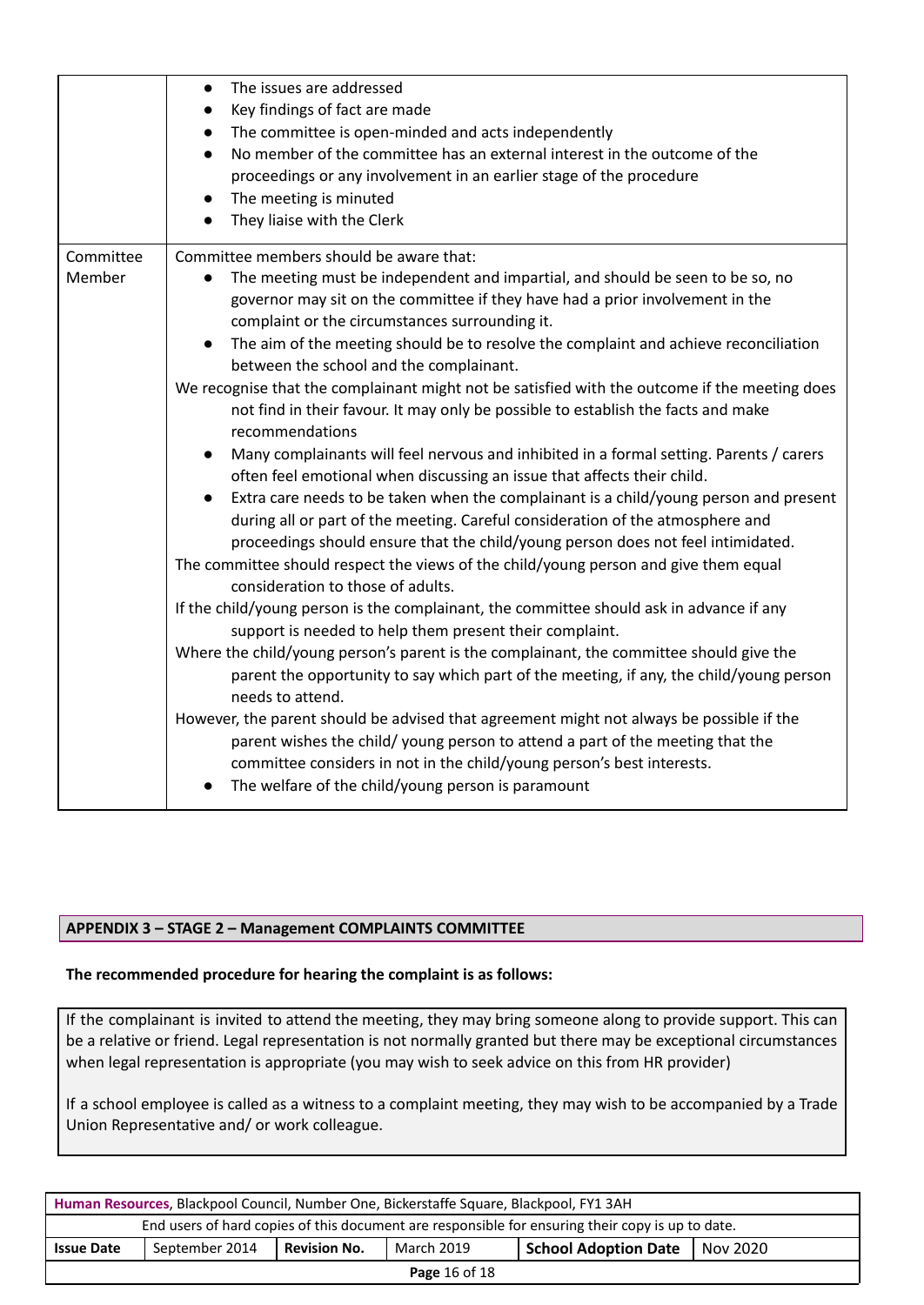The complainant and the Headteacher may request witnesses to be called to provide evidence. Witnesses may be allowed at the discretion of the Committee. Careful consideration must be given to any suggestion that pupils be called to give evidence.

The Headteacher shall present their report, together with any supporting documents, to the Committee on the investigation and any action taken to resolve the complaint.

The complainant or their representative shall be entitled to question the Headteacher and any witnesses.

The complainant or their representative shall be entitled to present his / her case and may submit any supporting documents to the Committee 5 School days before the hearing date.

The Headteacher or his/her representative shall be entitled to question the complainant and any witnesses.

At any stage during the hearing the members of the Committee shall be entitled to question the Headteacher, the complainant and any witnesses.

Any reasonable request for an adjournment should be allowed at the discretion of the Committee Chairman.

The Headteacher followed by the complainant or his/her representative, shall be allowed to make a closing statement.

In conclusion, the Headteacher, the member of staff (if present), the complainant and any representatives shall withdraw from the meeting and the Committee shall reach a decision, in private. Advice given by Human Resources, and, in the case of aided schools, by the Diocesan representative, shall be available to the Committee for their consideration.

| Human Resources, Blackpool Council, Number One, Bickerstaffe Square, Blackpool, FY1 3AH                      |  |  |  |  |  |
|--------------------------------------------------------------------------------------------------------------|--|--|--|--|--|
| End users of hard copies of this document are responsible for ensuring their copy is up to date.             |  |  |  |  |  |
| March 2019<br>September 2014<br><b>Revision No.</b><br><b>Issue Date</b><br>School Adoption Date<br>Nov 2020 |  |  |  |  |  |
| <b>Page 17 of 18</b>                                                                                         |  |  |  |  |  |